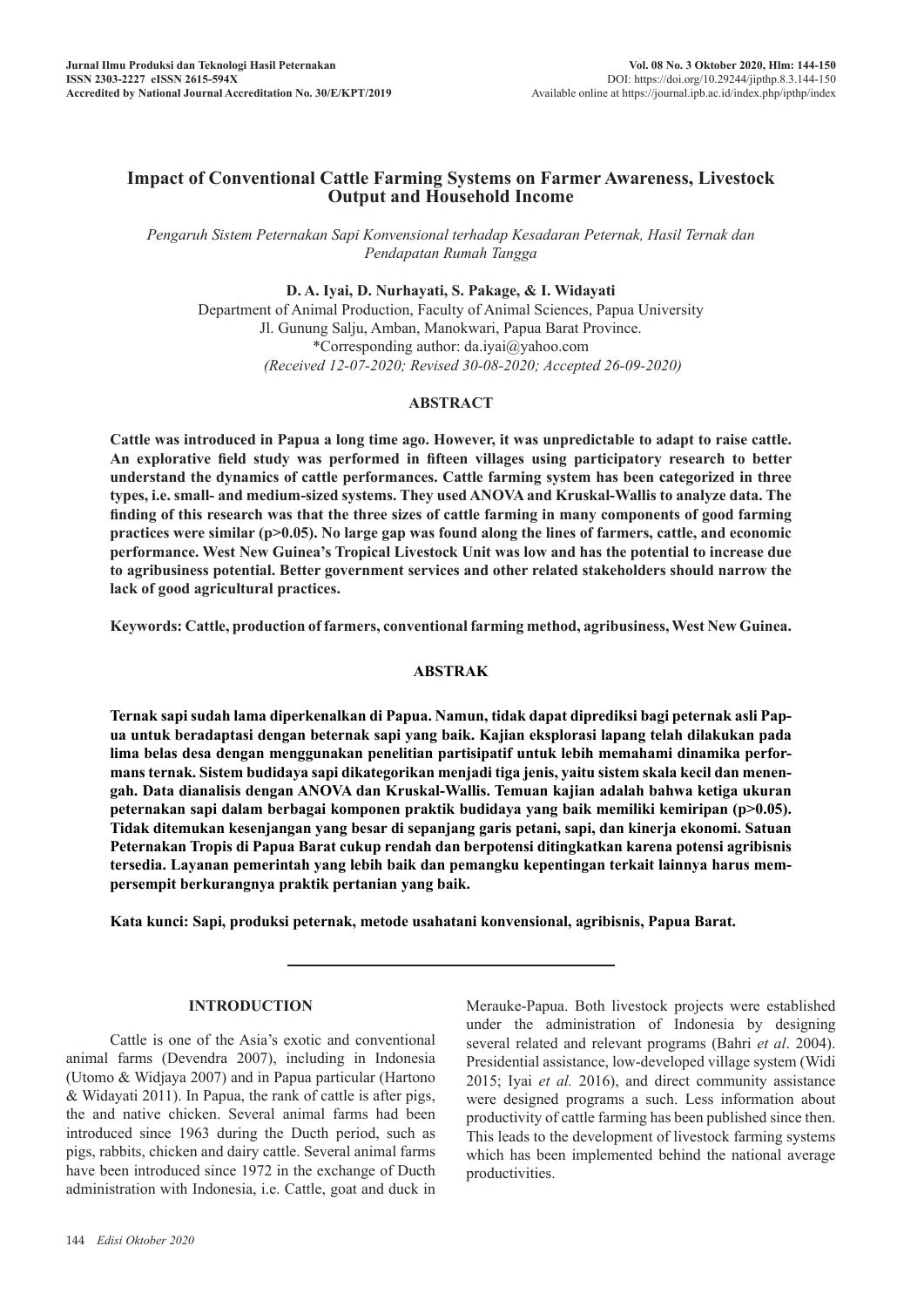In the context of the Papua Barat and particularly the Manokwari regency, cattle population estimated are 37,212 head and 20,829 head respectively. Local Papuan farmers are raising cattle with little effort and encouragement by the use of their local resources because of the third rank places of the cattle for the local Papuan farmers. Their wellbeing is expected to have changed slower than that of non-Papuan ethnic (trans migrants). The cattle that each farmer raises in the Papua Barat province are less than counted by Hartono & Widayati (2011). The causes of this achievement by local Papua farmers are due to unqualified and less experiencing local Papuan farmers in keeping their cattle. Thus, while it's been practiced for a long time, adaptation inkeeping cattle is still questionable.

Local Papuan farmers prone to keep the cattle with lower productivity compared to the non-Papuan farmers. Added to this, the local farmers tend to use no external and internal inputs, such as silages, roughages and additive feeds.. It causes decreasing in the productivity from farmers and output in resulted from the cattle. Local Papuan farmers do not have any experience because of the implementation with less even no extension programs. This is a common situation that Papuan livestock farmers are being experienced (Supriadi 2008). They do not even know what nutritional composition is should be provided for the cattle (Haryanto 2009; Nulik & Hau 2005) and what management is appropriate applied in the cattle rearing (Sudaryanto & Jamal 2000). The latter becomes so important and plays a role in the resource design and application. Iyai & Chrisostomus (2013) have identified several livestock farming systems, and the focus of this article is on the traditional cattle farming systems practicing by the local Papuan farmers. The aim of this study was to analyze the performances of the farmers productivities in the several groups of cattle farming systems. The core investigation of this research was primarily conducted to investigate how well conventional cattle farming systems are practiced by using inputs, and outputs resulted in the livestock farming cycle (Sudaryanto & Jamal 2000).

## **MATERIALS AND METHODS**

In Manokwari regency an explorative-field case study was conducted and involved six districts, i.e. District of North Manokwari, district of east Manokari, district of West Manokwari, district of Warmare, district of Prafi and district of Masni. The regency of Manokwari, which has a total area of  $14,445 \text{ km}^2$ , has a population of approximately 161,000 heads with a density of 11.51 head km-1 and is located at 132°30' – 134°45' East Meridian and 0°20' – 2°25' South Latitude (Figure 1).

Manokwari's population is increasing both in urban and rural areas, especially in transmigration areas such as districts Prafi and Masni. Local extension staffs guided the selected respondents, who originated in 14 villages, i.e. Warbefor, Bremi, Susweni, Amban, Fanindi, Tanah Merah, Nimbai, Aimasi, Mokwam, Mimbowi, Wosi, Waseki, and SP-08. Several villages have been selected and sampled using snowball process.

Study method was Participatory Situation Analysis (PSA) used to gathering data and information from farmers and observing livestock performances on the household farms (Conroy 2005). Interviews were performed using questionnaires to collect information from selected farmers. Farmers were asked questions of 36 opened and closed semi-structured questions, i.e. farmers' characteristics, farming performance characteristics, and cattle production and breeding performance characteristics. Time spent was about 70 minutes. This field work took 15 days to complete.

Parameters used in measuring the objectives consisted of farmers' performances, i.e. ages of households (yr/hh), family size (head/hh), livelihood (types/hh), educational level (basic to higher university/hh), working time (hr/hh), and farmers knowledge in technical cattle management, i.e. knowledge of selection, mating signs, pregnant detection, forages, grass quality, cattle housing, disease knowledge, disease prevention, utilization and kind of products. Cattle performance consisted of herd size (head/hh), parental stock (head/hh), mating period (d/hh), forages frequency (times/hh), and offered forages (times/hh). Agribusiness beneficiary consisted of the market gate prices on each ages categorical (IDR/head/hh), i.e. male calf, female calf, young steer, young heifer, adult steer, and adult heifers.

In Excel 2010 qualitative and quantitative data have been reached. Several qualitative data were made using coding scales, i.e. health , education, range, match sign, pregnant detection to type of product. Classification was based on three sizes of cattle farming systems in three Manokwari, i.e. coastal and lowland Manokwari, agroecological zones. Then there was mathematical formula, where variable responses are. The overall mean effect is the size of the farming system , i.e. 1 is small-scale, 2 is medium-scale and 3 is large-scale cattle farming systems and errors with normal distribution, N (0, I). Data normality testing was performed using Kolmogorov-Smirnov and Shapiro-Wilk. Data is usually distributed when the p-value of the evaluated variables reaches 0.05 (p>0.05).

One-way Anova (Ott & Longnecker 2001) was used to evaluate the data for the normally distributed parameters. Data review using version 18.0 of SPPS, was used. Information normally distributed were ages of producers, and adult bovine prices. Several data were found with not normally distributed, after testing for data normality. Nonnormality data included health, schooling, hours of work, selection, mating, pregnant identification, forage supply, grass quality, forage supply, cattle accommodation, diseases of information, prevention of diseases, usage and product type. Using Square root (sqrt), each variable was then transformed. The square root (sqrt) transform formula is  $(Y+1/2)^{1/2}$  that has been created to obtain data normality. Then analyzed nonparametric data using Kruskal-Wallis (H). Kruskal-Wallis' (1952) formula is equivalent to

$$
H = \frac{1}{S^2} \times \left[ \sum_i \frac{R_i^2}{r_i} - \frac{N (N+1)^2}{4} \right]
$$

Post-hoc analysis of Scheffe was performed for knowing which samples were significant difference  $(p<0.05)$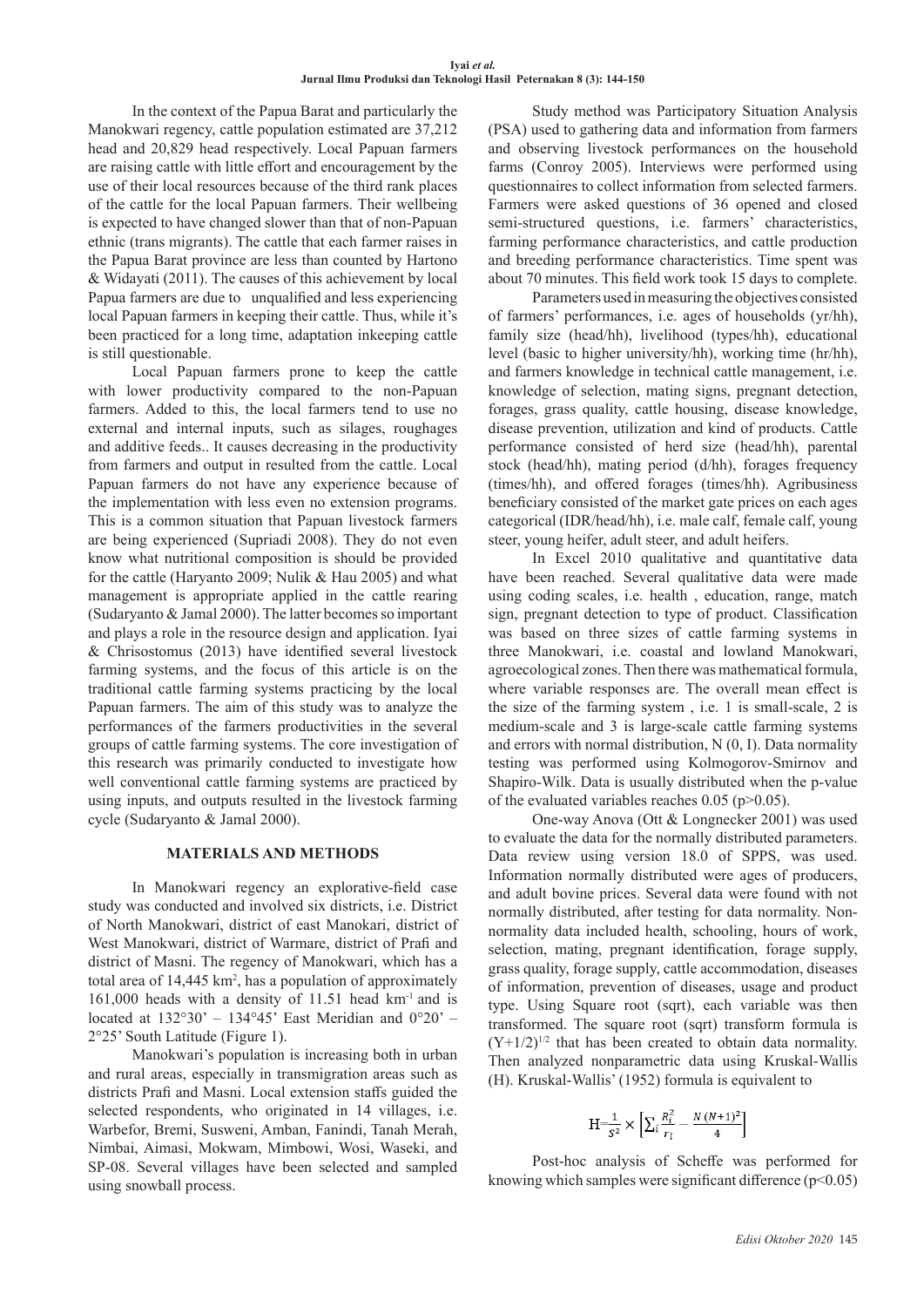**Iyai** *et al.*  **Jurnal Ilmu Produksi dan Teknologi Hasil Peternakan 8 (3): 144-150**



Figure 1. Sampling location of cattle farmers' survey in Manokwari, Papua barat-West New Guinea

(Ott & Longnecker 2001). Mental model of cattle farming systems was developed using version 15.0 of Microsoft Visio.

## **RESULTS AND DISCUSIONS**

#### **Farmers performance**

The age of Manokwari cattle farmers was at productive levels, and identical between scales (p>0.05) (Table 1). Large-scale farmers may have raised cattle first, followed by small and medium-scale farmers. Hence, they have been built in time. It's been found in experiences too. Though not significantly different  $(p>0.05)$ , it was consistent with the ages that larger-scale farmers have higher experiences than medium and small-scale farmers.

There was also similar family number residing in each household (p>0.05). Compared with medium and small scales, large-scale farmers had a higher number. Most farmers in Thailand were categorized into moderate cattle farmers (Suppadit *et al.* 2006). The cattle farmers in Manokwari's ordinary livelihood was restricted to as farmers and few found doing private works. Small stores are frequently found in Manokwari. The farmers' history was in elementary school level of general education. Thailand 's education had effect on Thailand's cattle farmers' successful agricultural practices (GAPs) (Suppadit *et al*. 2006). The farmers' allocated working time for tethered cattle was less than three hours. It means cattle were released under secondary forest and palm oil trees in several communal lands.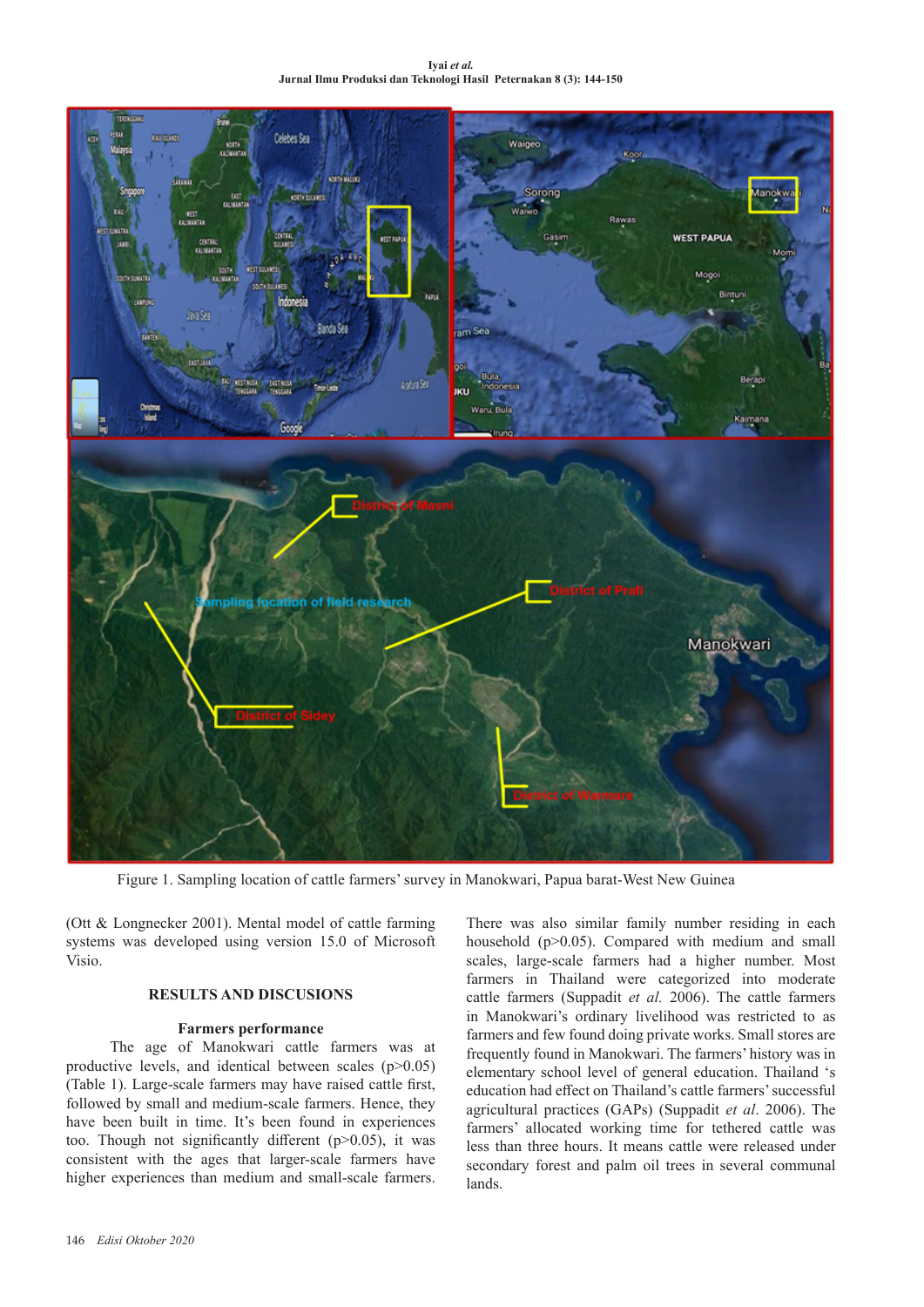| Ivai et al.                                                        |  |  |  |  |  |  |  |  |  |
|--------------------------------------------------------------------|--|--|--|--|--|--|--|--|--|
| Jurnal Ilmu Produksi dan Teknologi Hasil Peternakan 8 (3): 144-150 |  |  |  |  |  |  |  |  |  |

| Farmers' Performances            |                |            | Scale of groups  | Total $(N=44)$ |               | p          |      |            |             |
|----------------------------------|----------------|------------|------------------|----------------|---------------|------------|------|------------|-------------|
|                                  | Small $(n=20)$ |            | Medium $(n=17)$  |                | Large $(n=7)$ |            |      |            |             |
|                                  | Mean           | ${\rm SD}$ | Mean             | <b>SD</b>      | Mean          | ${\rm SD}$ | Mean | ${\rm SD}$ |             |
| Ages $(y)$ <sup>1</sup>          | 41.2           | 11.9       | 45.6             | 7.6            | 47.9          | 12.7       | 44.9 | 10.7       | NS          |
| Experience $(y)$ <sup>1</sup>    | 10.0           | 5.4        | 13.1             | 5.8            | 14.5          | 7.3        | 11.9 | 6.0        | <b>NS</b>   |
| Family (head) <sup>1</sup>       | 4.5            | 1.0        | 4.4              | 1.4            | 5.3           | 1.8        | 4.6  | 1.3        | <b>NS</b>   |
| Livelihood <sup>2</sup>          | 1.0            | 0.2        | 1.0              | 0.0            | 1.0           | 0.0        | 1.0  | 0.1        | <b>NS</b>   |
| Education <sup>2</sup>           | 2.1a           | 1.2        | 1.3 <sub>b</sub> | 0.8            | 1.0c          | 0.0        | 1.6  | 1.0        | 0.00        |
| Workingtime (h)                  | 1.1a           | 0.3        | 1.6b             | 0.5            | 1.6b          | 0.5        | 1.4  | 0.5        | 0.03        |
| <b>Farmers' knowledge</b>        |                |            |                  |                |               |            |      |            |             |
| $S^{e}$                          | 1.2a           | 0.4        | 1.6b             | 0.5            | 1.9c          | 0.4        | 1.5  | 0.5        | 0.00        |
| Mating sign <sup>2</sup>         | 1.9            | 0.3        | 1.8              | 0.3            | 2.0           | 0.0        | 1.9  | $0.2\,$    | NS          |
| Pregnant Detection <sup>2</sup>  | 1.3            | 0.5        | 1.2              | 0.4            | 1.1           | 0.4        | 1.2  | 0.4        | $_{\rm NS}$ |
| Provided forage <sup>2</sup>     | 1.1            | 0.3        | 1.4              | 0.5            | 1.4           | 0.5        | 1.3  | 0.4        | <b>NS</b>   |
| Grass Quality <sup>2</sup>       | 1.6            | 0.5        | 1.7              | 0.4            | 2.0           | 0.0        | 1.7  | 0.4        | <b>NS</b>   |
| Cattle housing <sup>2</sup>      | 1.1            | 0.2        | 1.1              | 0.2            | 1.0           | 0.0        | 1.1  | 0.2        | <b>NS</b>   |
| Disease knowledge <sup>2</sup>   | 1.2            | 0.4        | 1.1              | 0.3            | 1.1           | 0.4        | 1.2  | 0.4        | <b>NS</b>   |
| Diseases prevention <sup>2</sup> | 1.7            | 0.5        | 1.7              | 0.5            | 1.3           | 0.5        | 1.6  | 0.5        | <b>NS</b>   |
| Utilization <sup>2</sup>         | 1.1a           | 0.2        | 1.5 <sub>b</sub> | 0.5            | 1.3c          | 0.5        | 1.2  | 0.4        | 0.01        |
| Kind of product <sup>2</sup>     | 1.1            | 0.2        | 1.3              | 0.7            | 1.0           | 0.0        | 1.1  | 0.5        | <b>NS</b>   |

Table 1. Performances of traditional cattle farmers in Manokwari, Papua Barat.

<sup>1)</sup>Anova (F-test), p<0.05, <sup>2)</sup>NPar-test=Kruskal-Wallis (H), p<0.05. NS: Not Significant. Different superscripts indicated significant difference at p<0.05.

Farmers had not nearly selected the cattle as breed. Identifying mating time was also found small number in few farmers as well as detecting pregnant cows. Farmers' knowledge of cattle rearing had not been sufficient as recruited in livestock management. Several farmers provided forage for cattle and most cattle farmers did not. Farmers planted the quality of the grasses had yielded sufficient low nutrient content. Low nutrient content found in seminatural grasses (Niemela *et al*. 2008). The experiences demonstrated by farmers from the Central Java using paddy leaves. Ammonization and fermentation were then applied to boost the nutrient content of paddy leaves (Nurcholidah *et al*. 2013; Muslim 2006). Manokwari's cattle farming systems were primarily managed withoutshed for the cattle, i.e. free-range cattle farming systems. In Kenya condition, farmers had similar experience reported by Ohaga *et al*. (2015).

Livestock farmers did not have sufficient knowledge of the animal diseases. While in Kenyan as Ohaga *et al*. (2007) had reported, animal diseases found are Trypanosomosis, East Coast Fever, Anasplasmosis, Helminthosis, Anthrax, Food and Mouth. Helminthiases, however, could have immense infestation in Indonesia under tropical systems. Thus, disease prevention had rarely been practicing. Compared to the West Papuan farmers, Kenyan farmers had identified diseases. Usage of cattle was achieved by selling livestock and by drought. The cattle were never used as support for the livestock. In comparison, livestock farmers in Kenya used cattle intensively as support for animals (Ohaga *et al.* 2007). Variaty of cattle

products in Manokwari were meat, cow hide and feces. The cow hide was processed as fast food (*Kerupuk*, in Bahasa). Many farmers in Papua had extensive application of biofuel (Widodo & Hendriadi 2005). Another use of cattle products is bio-fertilizer that has been applied intensively by farmers in Low land Manokwari, Upland areas (Thanner *et al*. 2001), Middle Java (Nurcholidah *et al.* 2013) and Mid-Hill Nepal (Thanner & Tanner 2002).

#### **Cattle performance**

Significant difference in herd size of cattle raised by Manokwari farmers (p<0.000) (Table 2). On average, smallholder farmers had held just 2.5 $\pm$ 0.9 head/h. Mediumand large-scale cattle farmers subsequently doubled, i.e. 6.5±0.8 head / h and 12.9±1.6 head / h, respectively. Bali cattle were an introduced and raised commonly locally in West New Guinea Papua. The herd size held by farmers in Manokwari was lower than in Jawa Tengah / Java Center (Nurcholidah *et al*. 2013), i.e. 14.6 livestock unit. Tropical Livestock Unit size in Mid-Hill Nepal was 4-6 (Thorne & Tanner 2002). Widayati & Suawa (2007) divided cattle farmers in Sarmi-Papua into three classes, i.e. cattle keepers 1-2 head / h, 3-6 head / h and 7-10 head / h. Farm size in Thailand becomes a significant component of cattle performance determination (Suppadit *et al*. 2006). In Kenya as Ohaga *et al*. (2007), a relatively varied herd size, i.e. 2-23 head / h (median of 2).

Between the three scales  $(p>0.05)$ , i.e., 2 livestock units, the parental stock of cattle owned by farmers in Manokwari was marginally similar. In planning future livestock production in Indonesia, parental stock becomes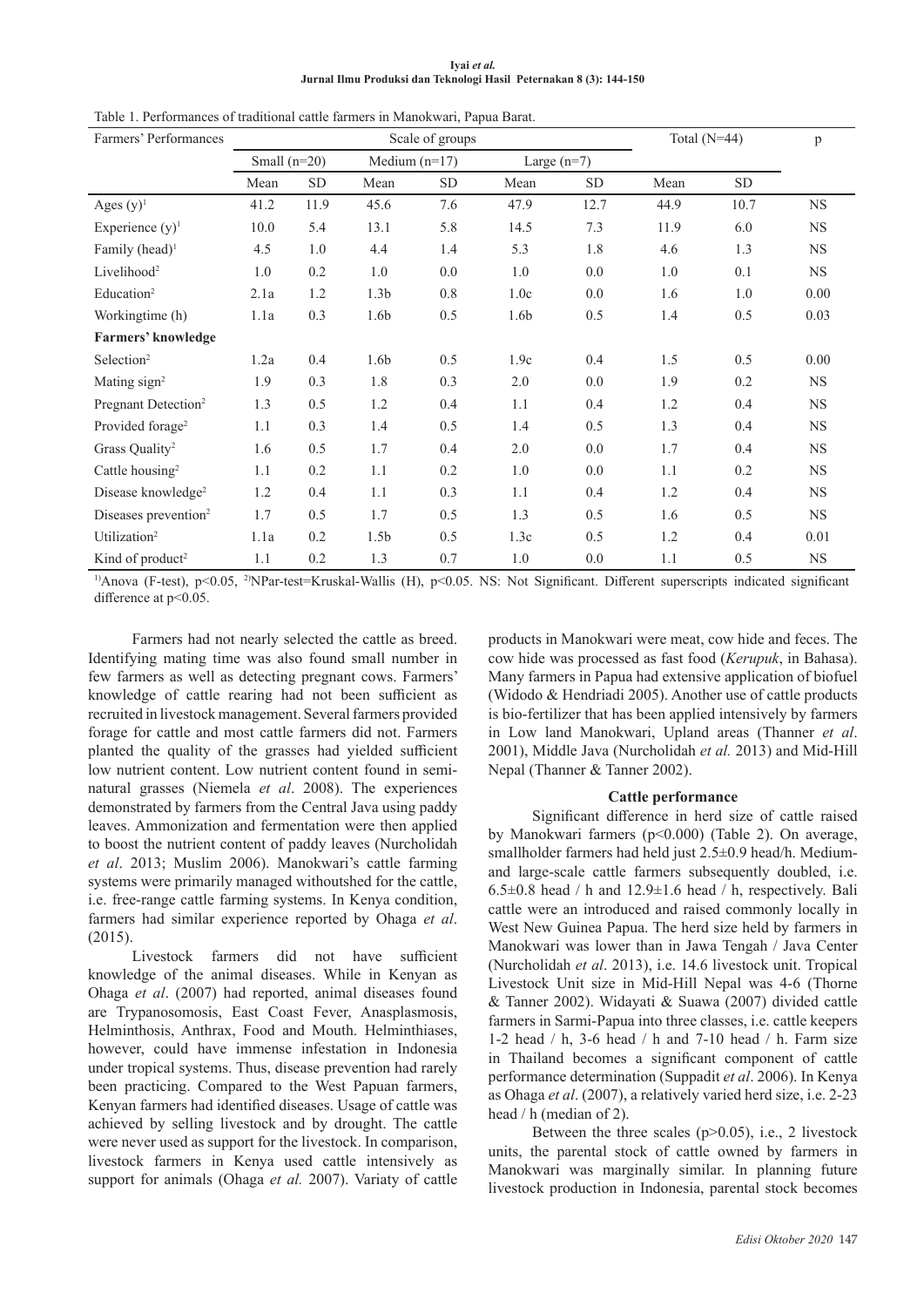**Iyai** *et al.*  **Jurnal Ilmu Produksi dan Teknologi Hasil Peternakan 8 (3): 144-150**

| Performance                        | Scale of groups |           |                  |           |               |           |      | Total $(N=44)$ |           |
|------------------------------------|-----------------|-----------|------------------|-----------|---------------|-----------|------|----------------|-----------|
| Cattle                             | Small $(n=20)$  |           | Medium $(n=17)$  |           | Large $(n=7)$ |           |      |                |           |
|                                    | Mean            | <b>SD</b> | Mean             | <b>SD</b> | Mean          | <b>SD</b> | Mean | <b>SD</b>      |           |
| Herd size (head) <sup>1</sup>      | 2.5a            | 0.9       | 6.5 <sub>b</sub> | 0.8       | 12.9c         | 1.6       | 5.7  | 3.8            | 0.00      |
| Parental stock (head) <sup>1</sup> | 2.4             | 0.3       | 2.3              | 0.2       | 2.7           | 0.1       | 2.4  | 0.3            | <b>NS</b> |
| Mating period $(d)^1$              | 66.7            | 17.3      | 69.0             | 22.4      | 56.4          | 16.8      | 65.9 | 19.4           | <b>NS</b> |
| Forage freq $(\text{times})^1$     | 2.4             | 0.5       | 2.3              | 0.5       | 2.6           | 0.5       | 2.4  | 0.5            | <b>NS</b> |
| Offered Forages <sup>2</sup>       | 1.1a            | 0.2       | 1.1b             | 0.2       | 2.0c          | 0.0       | 1.2  | 0.4            | 0.00      |
|                                    |                 |           |                  |           |               |           |      |                |           |

Table 2. Cattle performances in Manokwari, Papua Barat.

<sup>1)</sup>ANOVA (F-test), p<0.01, NS: Not Significant. Different superscripts indicated significant difference at p<0.05.

significantly more critical (Ilham 2007). That should be done to improve cattle of genetic quality. Cattle matting time entering the reproductive cycle was close between the three systems  $(p>0.05)$ . Similar forage frequency in the entire cattle farming scales  $(p>0.05)$  was performed. Because of the free-range cattle farming systems embraced by conventional cattle farmers, forages provided to cattle were less than anticipated. *Themeda arguens*, *Paspalum conjugatum*, Digitaria sp, *Imperata cylindrica*, *Cyperus rotundus* and *Eleusine indica* were wastes from agricultural crops that used in East Java by cattle farmers (Winarso *et al.* 2005). Alternative forages should therefore be prepared for the cattle as reported in Asia by (Widi 2015), Devendra & Sevilla (2002).

In West New Guinea cattle farming system needs some improvement. Nulik & Hau (2005) had shown their work in East Nusa Tenggara to improve the quality of nutrient from local forages. *Glirisedia sepium, Leucaena leucocephala* and *Sesbania glandiflora* were applied at the local forages. Such forages were made in cube and pellet shapes. Compared to pellets with ample nutrient content the cube was the chosen one. East Java documented best practices for the application of livestock forage (Anggraeni *et al*. 2006; Anggraeni *et al.* 2008). Therefore, Bahri (2004) recommended several issues to be promoted for improving cattle farming systems in Indonesia, i.e. breeds, feeds, policy, veterinary and food security and post-harvesting. Ilham (2007) found that national livestock feeds, and cattle breeds also suggested the issues highlighted.

#### **Performances of Economics**

Cattle farms' agribusiness was evaluated in the net benefits of cattle farm. Varied sold were the cows, weaned cows, grower, and adult bovine animals. Young steer bovine prices ranged from IDR 4 millions to IDR 5 million rupiah (equal to US\$ 400-500) (Table 3). Young heifer bovine prices ranged from IDR 4.1 million to IDR 4.7 million rupiah (US\$ 410-470). The prices are usually rendered in Indonesia based on the basic mathematical formulae, i.e. Prices of cattle equal to cattle weight 0.50 depend on the price per kg of meat.

No variations in the prices of sold cattle were noticed in Manokwari ( $p$  $>$ 0.05). It means the prices of sold cattle were more influenced by the farmers and middlemen in Manokwari. The prices of young heifer was higher than that the rest followed by the adult steer, and adult heifer (Table 3). The expensiveness of the young heifer was probably due to breed types and objectives in cattle rearing. Where the young heifer will be used as breed than the prices will rise up. Similar finding was also reported in Merauke, Papua, Yogyakarta and Belanda (Ocaido *et al*. 2009; Nurcholis *et al*. 2019; Widi 2015; Oosting *et al.* 2017). Compared to cattle farmers, the middle man had a high benefit of income (Widayati & Suawa 2007). Because it is a conventional market, many attempts have been made by farmers and buyers to maintain the prices of the cattle. Bambar *et al*. (2019) has published similar findings in Lampung. The small-scale cattle farms tend to sell high-priced cattle to gain cash as farm continuity capitals. Whereas the other two were lower than those of small-scale cattle farming. Therefore,

Table 3. Agribusiness of traditional cattle farming system in Manokwari, Papua Barat.

| Category of cattle based  |                | Cattle prices based on Scale of groups (IDR)* | Total $(N=44)$  |           | D             |           |           |           |           |
|---------------------------|----------------|-----------------------------------------------|-----------------|-----------|---------------|-----------|-----------|-----------|-----------|
| on ages                   | Small $(n=20)$ |                                               | Medium $(n=17)$ |           | Large $(n=7)$ |           |           |           |           |
|                           | Mean           | <b>SD</b>                                     | Mean            | <b>SD</b> | Mean          | <b>SD</b> | Mean      | <b>SD</b> |           |
| Adult steer <sup>1</sup>  | 5.352.000      | 949.720                                       | 5.264.700       | 615.360   | 4.785.710     | 128.637   | 5.215.900 | 898.300   | <b>NS</b> |
| Adult heifer $l$          | 4.125.000      | 930.120                                       | 4.794.110       | 662.820   | 4.357.140     | 110.733   | 4.420.450 | 901.280   | <b>NS</b> |
| Young steer <sup>1</sup>  | 1.190.000      | 335.449                                       | 1.129.411       | 211.437   | 1.114.285     | 260.950   | 1.154.545 | 277.408   | <b>NS</b> |
| Young heifer <sup>1</sup> | 8.900.000      | 836.660                                       | 8.794.110       | 685.990   | 8.928.570     | 838.08    | 8.863.630 | 765.260   | <b>NS</b> |
| Male calf <sup>1</sup>    | 1.925.000      | 410.231                                       | 2.058.823       | 511.198   | 1.714.285     | 367.099   | 1.943.181 | 452.074   | <b>NS</b> |
| Female calf <sup>1</sup>  | .425.000       | 276.966                                       | 1.405.882       | 272.650   | 1.371.428     | 309.377   | 1.409.090 | 274.343   | <b>NS</b> |

<sup>1)</sup>Anova (F-test),  $p > 0.05$ , NS: Not Significant. \*IDR.10.000=USD 1.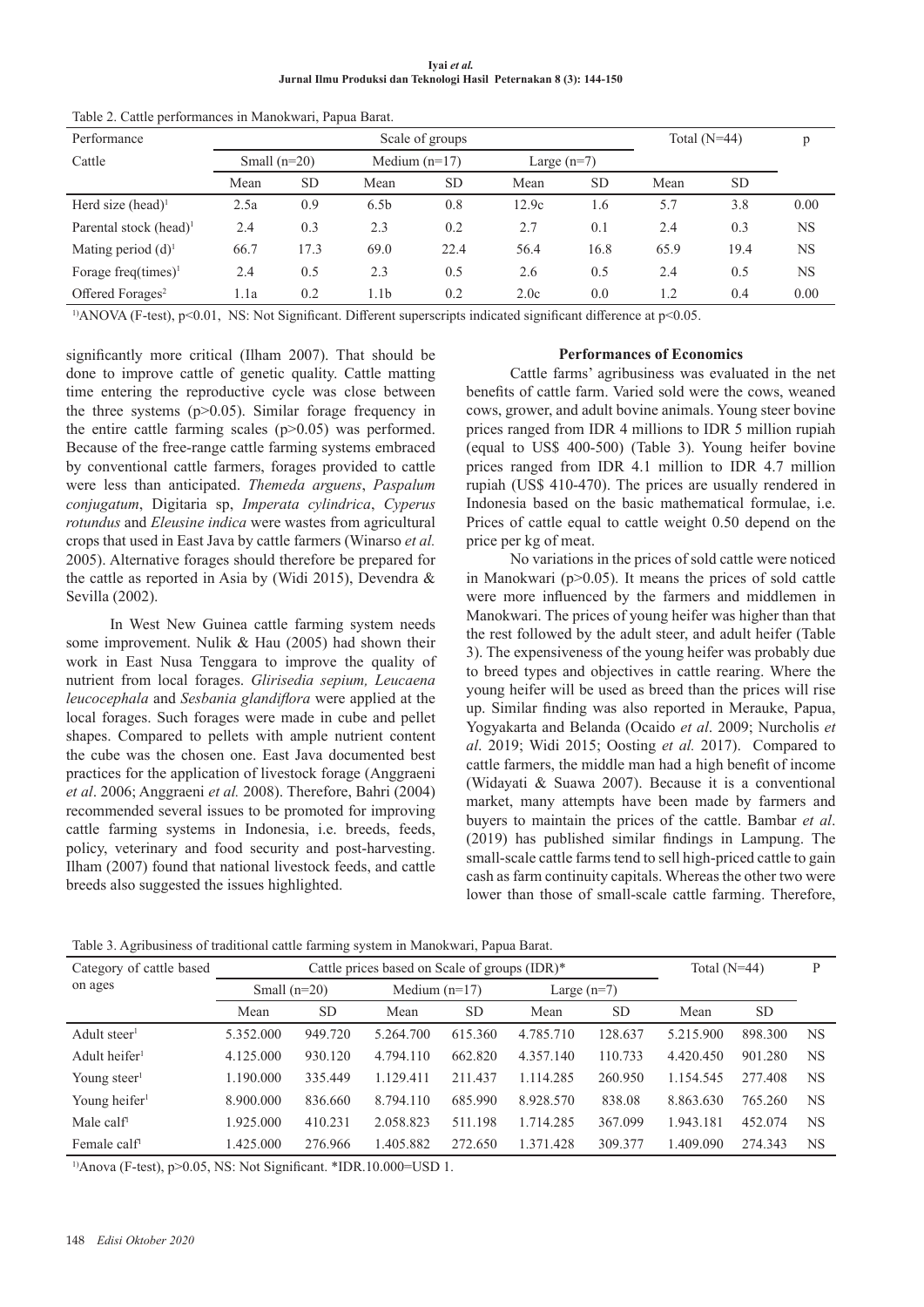Adnyana (2000), cited in Indonesia by Sudaryanto & Jamal (2000), has established cattle agri-business. Winarso *et al.* (2005) stated other records of economic dimension in East Java-Indonesia. Income gained from cattle rearing had an important determination on good farming practices (GAPs) in Thailand (Suppadit *et al*. 2006). The farmers of South Sulawesi were also experiencing positive good agricultural practices (Basuno & Sehaeti 2007). We said that GAPs are very much defined by the human resources capacities that are accessible and ready to work. In closing with Winarso *et al*. (2005), the success story of beef cattle production in East Java is the convergence of livestock and farm agribusiness. Likewise, in Manokwari-Papua Barat, cattle production has been showing low productivity. It is therefore needs intensive improvement particularly in breeds of cattle, proper cattle management, and quality forages for cattle.

## **CONCLUSIONS**

Performances of cattle farmers in Manokwari differed on education and working hours including selection knowledge, and utilization. The rest have no differences. Cattle performances vary on herd size, nad offered feeds. No difference found in economical performances. The success of the farmers would have a significant determinant factor in forming the method of cattle rearing. It is therefore in the near coming years, cooperation is required on the integration of livestock with agriculture of farming sector. The first two elements for further development are race and feeding. Forages with a low nutrient content will need technologies such as ammonization and fermentation for feeding. Good Agricultural Practices (GAPs) will be determined by the human resources available and capacity. Extension is a small technical aspect that requires further activities under traditional system of cattle farming.

### **ACKNOWLEDGMENT**

Authors thanked Dadan, S.Pt. for sharing data of cattle performances in Manokwari. Special thanks were given to the whole cattle farmers as participants during field visits in several villages both in coastal and lowland agro-ecological zones of Manokwari. We also thanked blind reviewers for improving manuscript readable and ready in publish.

#### **REFERENCES**

- **Anggraeni, Y. N., U. Umiyasih, D. Pamungkas, & Aryogi**. 2006. Potensi bahan pakan Inkonvensional Asal Limbah Pertanian dan Perkebunan di Beberapa Kabupaten di Jawa Timur. Seminar Nasional Teknologi Peternakan dan Veteriner. Hal.: 891-899.
- **Anggraeni, Y. N., & U. Umiyasih.** 2008. Evaluasi Potensi Pakan Asal Limbah Tanaman Pangan dan Limbah Perkebunan di Daerah Prioritas Kawin Alam Pendukung Program P2SDS. Seminar Nasional Teknologi Peternakan dan Veteriner. Hal. 304-311.
- **Bahri, S., B. Setiadi, & I. Inounu**. 2004. Arah penelitian dan pengembangan Peternakan Tahun 2005-2009. Seminar nasional teknologi peternakan dan veteriner

2004. P. 6-10.

- **Basuno, E., & R.N. Suhaeti**. 2007. Analisis bantuan pinjaman langsung masyarakat (BPLM); kasus pengembangan usaha ternak sapi di provinsi Sulawesi Selatan. Analisis kebijakan pertanian. 5(2):150-166.
- **Conroy, C.** 2005. Participatory livestock research; a Guide. ITDG publishing.Warwickshire. UK.
- **Devendra, C**. 2007. Perspectives on animal production systems in Asia. Livestock science 106 (2007) 1-18.
- **Devendra, C., & C.C. Sevilla**. 2002. Availability and use of feed resources in crop animal systems in Asia. Agricultural systems 71 (2002) 59-73.
- **Devendra, C., & D. Thomas**. 2002. Smallholder farming systems in Asia. Agricultural systems 71 (2002) 17-25.
- **Diwyanto, K., B. R. Prawiradiputra, & D. Lubis**. 2001. Integrasi Tanaman Ternak dalam Pengembangan Agribisnis yang Berdaya Saing, Berkelanjutan dan Berkerakyatan. Seminar Nasional Teknologi Peternakan dan Veteriner 2001. Hal.: 17-26.
- **Hartono, S., & T. W. Widayati**. 2013. An alternative approach to meet beef self-sufficiency in West Papua. J. Indonesian Trop. Anim. Agric. 36 (3) September. Diponegoro University, Semarang.
- **Ilham, N**. 2007. Alternatif kebijakan peningkatan pertumbuhan PDB Subsektor peternakan di Indonesia. Analisis kebijakan pertanian. Vol. 5. No. 4. Desember 2007. Hal.: 335-357.
- **Indraningsih, R. Widyastuti, & Y. Sani**. 2006. Limbah Pertanian dan Perkebunan Sebagai Pakan Ternak; Kendala dan Prospek. Lokakarya Nasional Ketersediaan IPTEKS dalam pengendalian penyakit strategis pada ternak ruminansia besar. Hal.: 99-105.
- **Iyai, D.A., & H. Y. Chrisostomus**. 2013. Scoping, Pemodelan dan Kuantifikasi Sistim-Sistim Peternakan Terpadu di Manokwari, Papua Barat. Laporan Penelitian. Fakultas Peternakan Perikanan dan IlmuKelautan. UniversitasNegeri Papua. Manokwari.
- **Kusnadi, U., S. Iskandar, & M. Sabrani**. 1993. Research methodology for crops-animal systems in Hilly Areas of Indonesia. (Ed). C. Devendra dan C. Sevilla. Proceedings of an International Workshop. Crop-Animal Interaction. IRRI Discussion Paper Series No. 6. IRRI Philippines.
- **Kusnadi, U**. 2008. Inovasi teknologi peternakan dalam sistim integrasi tanaman-ternak untuk menunjang swasembada daging sapi. Jurnal pengembangan inovasi pertanian. 1 (3): 189-205.
- **Muslim, C.** 2006. Pengembangan sistim integrasi paditernak dalam upaya pencapaian swasembada daging di Indonesia: Suatu tinjauan evaluasi. Analisis kebijakan pertanian. Vol. 4. No. 3. September 2006. Hal. 226-239.
- **Niemela, M., A. Huuskonen, S. Jaakola, E. Joki-Tokola, & M. Hyvarinen**. 2008. Coastal meadows as pastures for beef cattle. Agriculture, Ecosystem and Environment 124 (2008) 179-186.
- **Nulik, J., & D. K. Hau**. 2005. Pembuatan dan pemanfaatan pakan awet pada ternak sapi bali timor. Seminar nasional teknologi peternakan dan veteriner 2005.
- **Nurcholidah, A. Sodiq, & K. Muatip.** 2013. Kinerja usaha